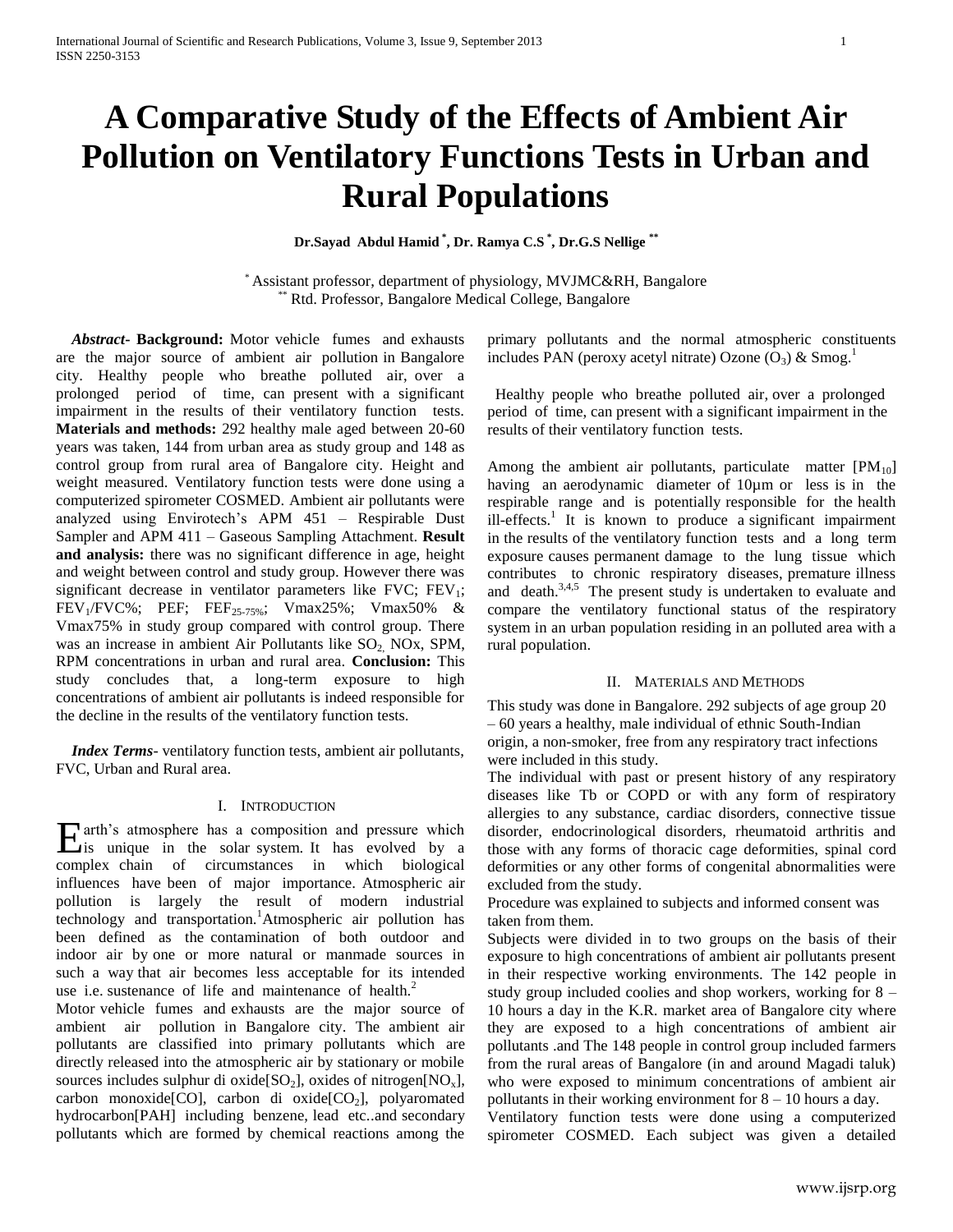instruction and demonstration of the method of performing this test (forced vital capacity maneuver). After which he was asked to perform it himself. A minimum of three to five repetitions were allowed and the test with the maximum values was selected as the "best test". The results of the ventilatory function tests are calculated from the "best" maximal expiratory flow-volume curves. The ventilatory parameters included in this comparative study are Forced Expiratory Vital Capacity (FVC); Forced Expiratory Volume in 1 second ( $FEV<sub>1</sub>$ ;  $FEV<sub>1</sub>$  as a percentage of FVC (FEV<sub>1</sub>/FVC%); Peak Expiratory Flow (PEF); Forced midexpiratory flow (FEF<sub>25-75%</sub>); Maximal Expiratory Flow when 75% of the FVC remains to be exhaled (Vmax25%); Maximal Expiratory Flow when 50% of the FVC remains to e exhaled (Vmax50%) & Maximal Expiratory Flow when 25% of the FVC remains to be exhaled (Vmax75%).

Ambient air pollutants were analyzed using Envirotech's APM 451 – Respirable Dust Sampler and APM 411 – Gaseous Sampling Attachment.

Data was analyzed using appropriate statistical method.

#### III. RESULTS AND ANALYSIS

**Table – 1 Comparison of the Mean Values of Age, Height &Weight between Study Group & Control Group**

|                   | Control        | <b>Study</b>   | p value |
|-------------------|----------------|----------------|---------|
| AGE(In<br>years)  | $29.96 + 7.90$ | $31.03 + 8.28$ | >0.05   |
| Height(in<br>Cms) | $167.6 + 6.91$ | 168.4+5.89     | >0.05   |
| Weight(in<br>ζgs  | $57.16 + 7.06$ | $58.52 + 6.51$ | >0.05   |

Table 1 shows no significant difference in age, height and weight between control and study group.

**Table – 2 Comparison of the Mean Values Of Ventilatory Parameters Between Study Group & Control Group**

|                                                | Control       | <b>Study</b>  | p value |
|------------------------------------------------|---------------|---------------|---------|
| <b>FVC(LITERS)</b>                             | $3.88 + 0.51$ | $3.62 + 0.59$ | **      |
| FEV <sub>1</sub> (LITERS)                      | $3.30+0.43$   | $2.78 + 0.44$ | $**$    |
| PEF(L/SEC)                                     | $9.11 + 1.26$ | $7.56 + 1.55$ | $**$    |
| $FEV1/FVC$ %                                   | $85.23 + 4.3$ | 77.25+7.10    | $**$    |
| $\overline{\text{FEF}_{25}}$<br>75%<br>(L/Sec) | $4.28 + 0.88$ | $2.49 + 0.67$ | **      |
| $\text{FEF}_{25}$<br>75%<br>(L/Sec)            | $4.28 + 0.88$ | $2.49 + 0.67$ | **      |
| <b>Vmax25%</b><br>(L/Sec)                      | 7.63+1.17     | $5.49 + 1.44$ | $**$    |
| <b>Vmax50%</b><br>(L/Sec)                      | $4.83 + 0.96$ | $2.97+0.80$   | **      |
| Vmax75%<br>(L/Sec)                             | $2.07 + 0.57$ | $1.10+0.39$   | $**$    |

\*\* P value  $\leq 0.001$ 

Table 2 shows that all the ventilatory parameters had statistically significant difference between the study group & control group.

| Table 3: comparision of Ambient Air Pollutants |  |  |  |  |
|------------------------------------------------|--|--|--|--|
| concentrations in urban and rural area         |  |  |  |  |

|                 | <b>Normal</b><br>limits $\mu g/m^3$ | Urban<br>area $\mu$ g/m <sup>3</sup> | <b>Rural</b><br>area<br>$\mu$ g/m <sup>3</sup> |
|-----------------|-------------------------------------|--------------------------------------|------------------------------------------------|
| SO <sub>2</sub> |                                     |                                      |                                                |
| NOx             |                                     |                                      |                                                |
| <b>SPM</b>      |                                     |                                      |                                                |
| RPM             |                                     |                                      |                                                |

Table 3 shows the comparison of ambient Air Pollutants concentrations in urban and rural area.

#### IV. DISCUSSION

Rising levels of ambient air pollutants in cities has been attributed to increased rates of mortality & morbidity in the developed and developing countries.<sup>6</sup> It is been found that the prevalence of health morbidity was higher in the urban people when compared to their rural counter-parts. Respiratory morbidity was higher in those areas, where  $SO<sub>2</sub>$  and SPM levels in the ambient air were high and cardiac morbidity was higher in those areas, where  $NO<sub>X</sub>$  & SPM levels in the ambient air were high.<sup>7, 8, 9</sup>

Similar to other studies In this present cross-sectional study, the extent of damage ambient air pollution has done to the lung parenchyma and airways is estimated by comparing the results of the ventilatory function tests of the urban populations with those of the rural populations in and around Bangalore city. The factors that affect the normal values for ventilatory lung function are ethnic variation, physical activity, altitude of the dwelling, environmental conditions, and tobacco smoking. <sup>10</sup> In our study, both the groups included subjects from the same ethnic South-Indian origin, undergoing strenuous physical activity, residing at the same altitude, besides being non-smokers but differing only in the environmental exposure to varying concentration of ambient air pollutants. This difference in exposure to varying concentrations of ambient air pollutants is the only factor, which may be responsible for the decline in the results of the ventilatory function tests of the study group.

The ventilatory function tests like  $\text{FEF}_{25-75\%}$  and Vmax75% are indicators of medium and small airways patency,  $11$  which was declined in the urban population compared to rural population. The pollutants which act as irritants stimulate the receptors under the tight junction of bronchial epithelium resulting in an increased parasympathetic discharge to the bronchial smooth muscle via the vagus nerve. Through the release of acetylcholine, which acts on the muscarinic receptors present in the bronchial smooth muscle, resulting in an enhancement of the bronchoconstrictor tone of the smooth muscle in the small airways.

As showed in other studies, there is also decline in Ventilatory parameters like FVC and  $FEV<sub>1</sub>$  in study group which may be due to changes in the airway size or in the elastic recoil of the lungs, produced by the damaging effects of ambient air pollution. <sup>10,12,13</sup> Peak expiratory flow rate is an indicator of the patency of the large airways, $14$  is also reduced in study group which heralds the onset of a mild form of Chronic Obstructive Pulmonary Disease  $(C.O.P.D.)$  in proportion of such subjects.  $12,15$  The role of genetics in this is yet uncharacterized.<sup>16</sup>